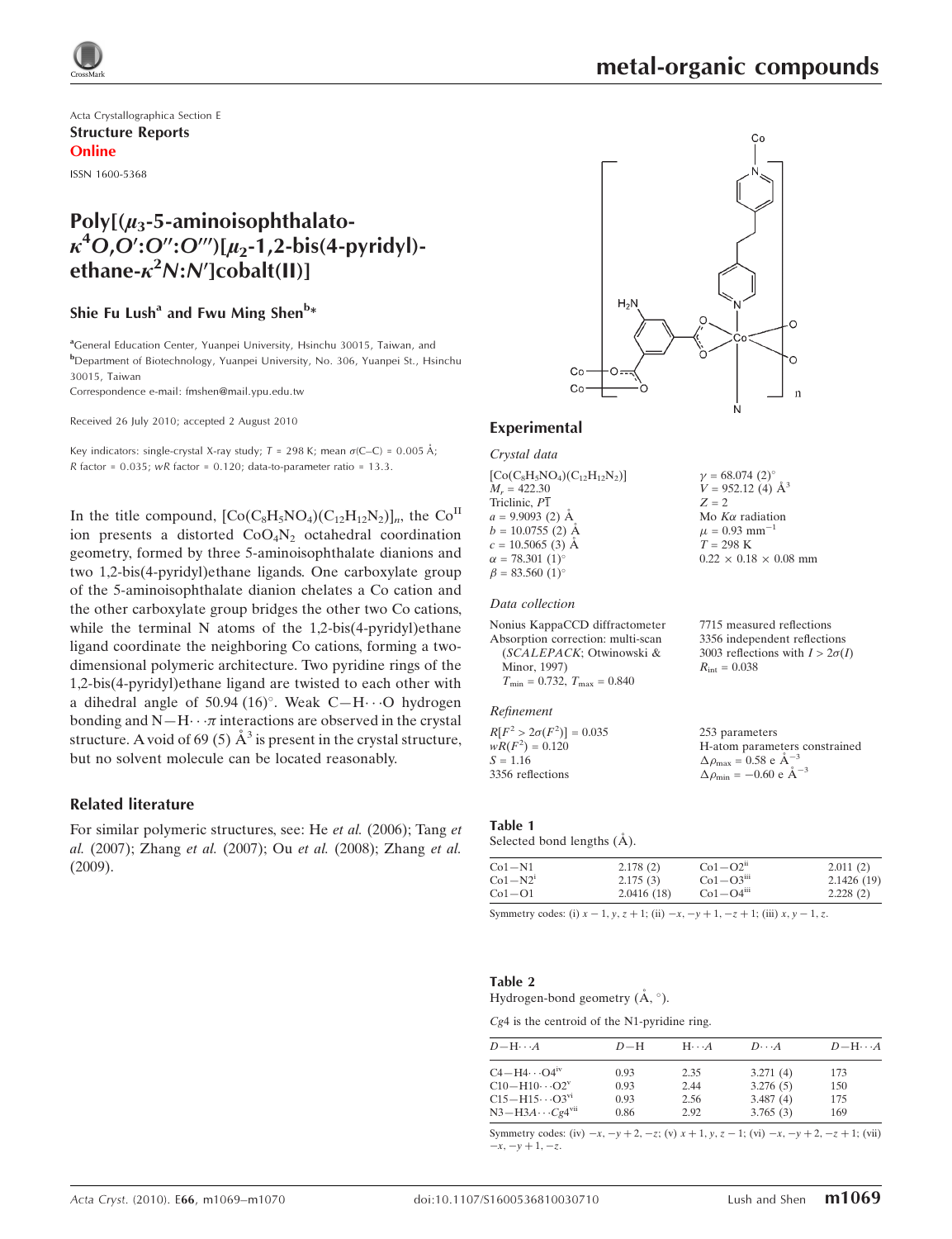## metal-organic compounds

Data collection: COLLECT (Nonius, 2000); cell refinement: SCALEPACK (Otwinowski & Minor, 1997); data reduction: DENZO (Otwinowski & Minor, 1997) and SCALEPACK; program(s) used to solve structure: SHELXS97 (Sheldrick, 2008); program(s) used to refine structure: SHELXL97 (Sheldrick, 2008); molecular graphics: PLATON (Spek, 2009); software used to prepare material for publication: PLATON.

This work was supported financially by Yuanpei University, Taiwan.

Supplementary data and figures for this paper are available from the IUCr electronic archives (Reference: XU5004).

#### References

[He, H.-Y., Zhou, Y.-L. & Zhu, L.-G. \(2006\).](https://scripts.iucr.org/cgi-bin/cr.cgi?rm=pdfbb&cnor=xu5004&bbid=BB1) Chin. J. Inorg. Chem. 22, 142–144. Nonius (2000). COLLECT[. Nonius BV, Delft, The Netherlands.](https://scripts.iucr.org/cgi-bin/cr.cgi?rm=pdfbb&cnor=xu5004&bbid=BB2)

- [Otwinowski, Z. & Minor, W. \(1997\).](https://scripts.iucr.org/cgi-bin/cr.cgi?rm=pdfbb&cnor=xu5004&bbid=BB3) Methods in Enzymology, Vol. 276, Macromolecular Crystallography[, Part A, edited by C. W. Carter & R. M.](https://scripts.iucr.org/cgi-bin/cr.cgi?rm=pdfbb&cnor=xu5004&bbid=BB3) [Sweet, pp. 307–326. London: Academic Press.](https://scripts.iucr.org/cgi-bin/cr.cgi?rm=pdfbb&cnor=xu5004&bbid=BB3)
- [Ou, Y.-J., Ma, C.-B., Chen, H., Wang, H.-S., Chen, C.-N. & Liu, Q.-T. \(2008\).](https://scripts.iucr.org/cgi-bin/cr.cgi?rm=pdfbb&cnor=xu5004&bbid=BB4) [Chin. J. Struct. Chem.](https://scripts.iucr.org/cgi-bin/cr.cgi?rm=pdfbb&cnor=xu5004&bbid=BB4) 27, 159–162.
- [Sheldrick, G. M. \(2008\).](https://scripts.iucr.org/cgi-bin/cr.cgi?rm=pdfbb&cnor=xu5004&bbid=BB5) Acta Cryst. A64, 112–122.
- [Spek, A. L. \(2009\).](https://scripts.iucr.org/cgi-bin/cr.cgi?rm=pdfbb&cnor=xu5004&bbid=BB6) Acta Cryst. D65, 148–155.
- [Tang, E., Dai, Y.-M., Li, Z.-J., Wang, X.-Q., Yin, P.-X. & Yao, Y.-G. \(2007\).](https://scripts.iucr.org/cgi-bin/cr.cgi?rm=pdfbb&cnor=xu5004&bbid=BB7) [Chin. J. Struct. Chem.](https://scripts.iucr.org/cgi-bin/cr.cgi?rm=pdfbb&cnor=xu5004&bbid=BB7) 26, 529–532.
- [Zhang, S.-H., Jin, Z.-J., Zou, H.-H., Zhong, F. & Ge, C.-M. \(2009\).](https://scripts.iucr.org/cgi-bin/cr.cgi?rm=pdfbb&cnor=xu5004&bbid=BB8) Chin. J. [Struct. Chem.](https://scripts.iucr.org/cgi-bin/cr.cgi?rm=pdfbb&cnor=xu5004&bbid=BB8) 28, 1630–1634.
- [Zhang, K.-L., Qiao, N., Gao, H.-Y., Zhou, F. & Zhang, M. \(2007\).](https://scripts.iucr.org/cgi-bin/cr.cgi?rm=pdfbb&cnor=xu5004&bbid=BB9) Polyhedron, 26[, 2461–2469.](https://scripts.iucr.org/cgi-bin/cr.cgi?rm=pdfbb&cnor=xu5004&bbid=BB9)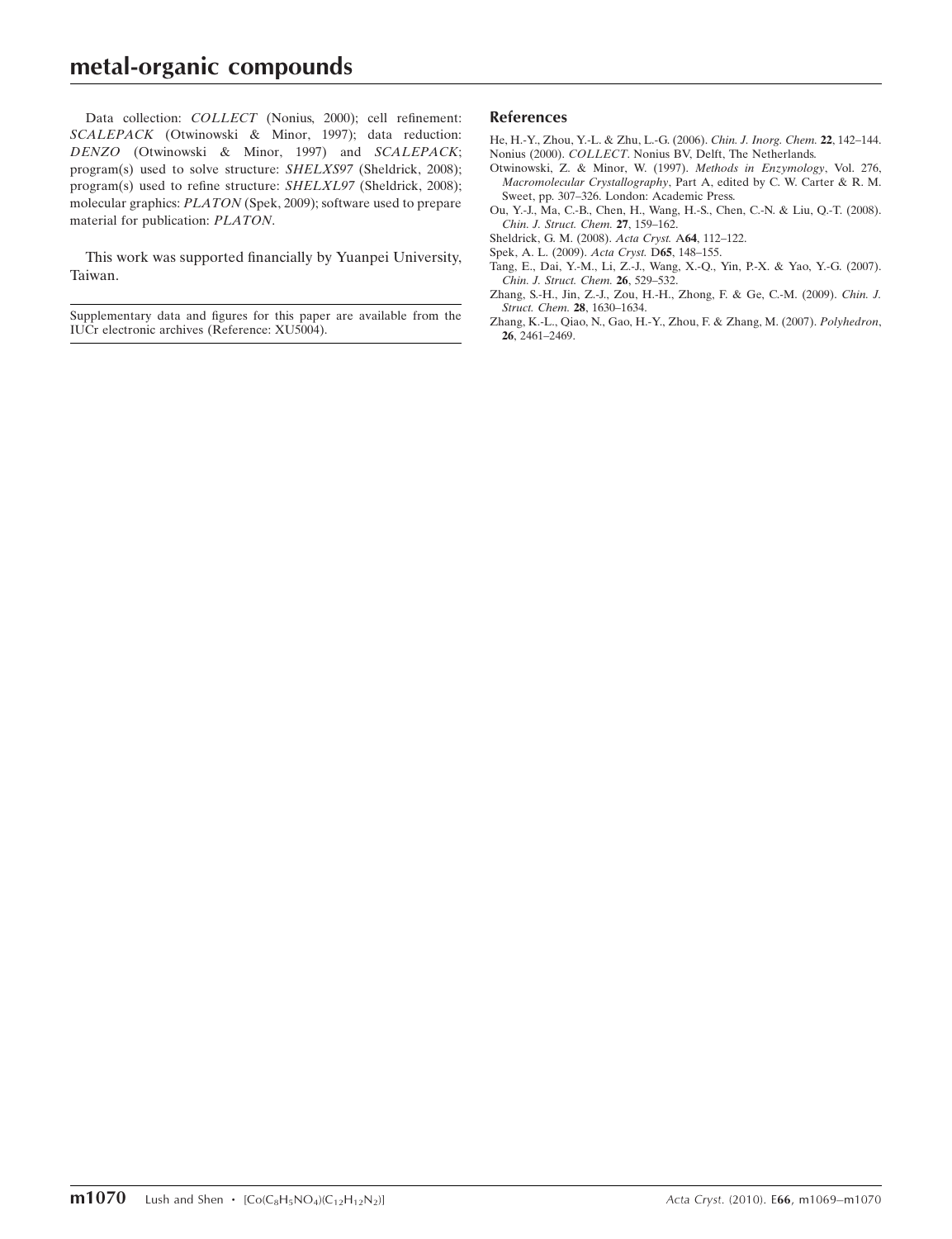*Acta Cryst.* (2010). E**66**, m1069–m1070 [https://doi.org/10.1107/S1600536810030710]

**Poly[(***µ***3-5-aminoisophthalato-***κ***<sup>4</sup>** *O***,***O***′:***O***′′:***O***′′′)[***µ***2-1,2-bis(4-pyridyl)ethane***κ***2** *N***:***N***′]cobalt(II)]**

## **Shie Fu Lush and Fwu Ming Shen**

### **S1. Comment**

In recent years, we have been focused on organic-inorganic hybrid material containing either N– or O-donor rigid heteroaromatic ligands, such as 5-Aminoisophthalic acid (aip). The polycarboxylic acid ligands can bridge one or more metal centers and produce neutral architectures. Hence, metal-organic coordination polymers constructed by mixed ligands of pyridyl and carboxylate groups not only incorporate interesting propertied of different functional groups but also are more adjustable through changing one of the mixing organic ligands. However, few coordination polymers based on amino aromatic di or poly(carboxylic acids) ligands and bipyridine has been reported (He *et al.* 2006; Tang *et al.* 2007; Zhang *et al.* 2007; Ou *et al.* 2008; Zhang *et al.* 2009).

The title compound by X-ray crystallography reveals that the symmetric unit consist of one  $Co<sup>\Pi</sup>$  ion, two 1,2-bis(4pyridyl)ethane (dpe) ligands and three aip ligands, as shown in Fig. 1. The Co<sup>II</sup> ion is six-coordinated with a slightly distorted octahedral geometry. The equatorial plane is occupied by two monodentate carboxylate oxygen atoms from two aip ligands and one bidentate carboxylate oxygen atoms from one aip ligand, while the axial sites are occupied by two nitrogen atoms of the pyridine groups from two dpe ligands (Table 1). Each aip ligand employs its two carboxylate groups in turn to coordinate to three metal centers, while the remains amino group in uncoordinated manner. The four symmetry-related metal centers are linked by two aip ligands and two dpe ligands to form a 30-membered macro cycle with Co $\cdot\cdot\cdot$ Co separation of 6.956 (3) Å and 13.610 (8) Å, respectively, showing 1-D open channels along the crystallographic *c* axis. In title polymer, there are no classical hydrogen bonding interactions, but C—H···O hydrogenbonding is observed in the crystal structure (Table 2).

In addition, C—H···*π* interactions C11—H11···*Cg*3 (N1/C2—C5), N—H···*π* interactions N3—H···*Cg*4 (N2/C8—C12) are present in the crystal structure (full details and symmetry codes are given in Table 2). *π*···*π* stacking interactions are also observed, the centroid-centroid between *Cg*3(O3—O4/C17/Co1c)···*Cg*4vii(N1/C1—C5), *Cg*3···*Cg*5(N2/C8—C12)viii are 3.8307 (17) and 3.9143 (18) [symmetry codes: (vii)= *X*, 1+Y, *Z*, (viii)= 1-*X*,1-Y,-*Z*.], respectively.

### **S2. Experimental**

CoBr2 (0.1097 g, 0.5 mmol), 5-aminoisophthalic acid, (0.0903 g, 0.5 mmol) and 1,2-bis(4-pyridyl)ethane (0.0913 g, 0.5 mmol) were mixed in 10 ml deionized water. After being stirred for 30 min, the mixture was placed in a 25 ml Teflon liner reactor and heated at 423 K in the oven for 24 h. The resulting solution was slowly cooled to room temperature. The purple transparent single crystals of the title compound were obtained in 46.45% yield (based on cobalt).

### **S3. Refinement**

H atoms were positioned geometrically with N—H = 0.86, C—H = 0.93 (aromatic) and 0.97 Å (methylene), and were refined using a riding model with  $U_{iso}(H) = 1.2U_{eq}(C,N)$ . A voids of 69 Å<sup>3</sup> exists close to an inversion center in the crystal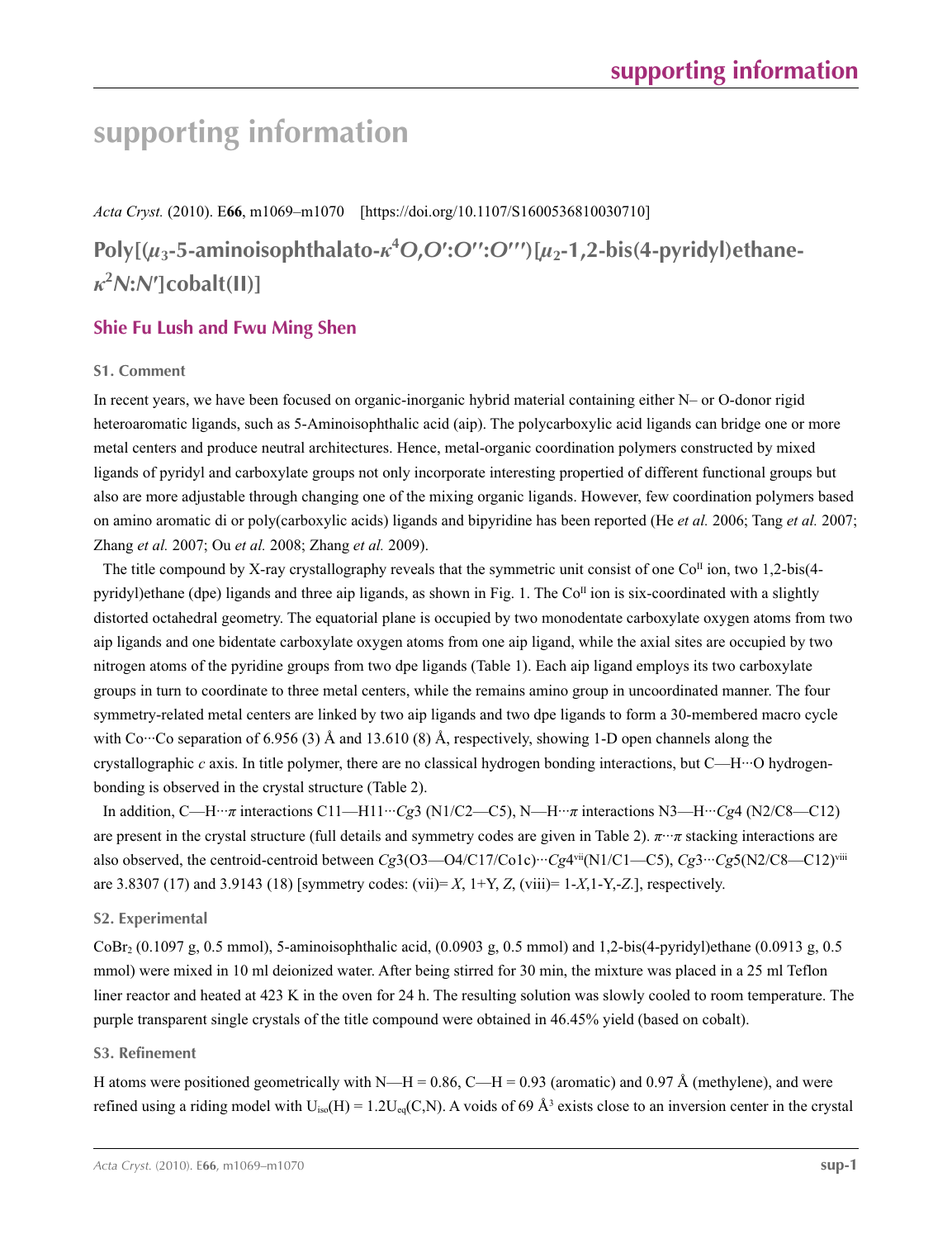structure, a solvent water molecule with a fractional site occupancy factor was tried to located, however the refinement including the water molecule gave an abnormal large displacement paramenter and small SOF.



**Figure 1**

View of the title compound with the atom numbering scheme. Displacement ellipsoids for non-H atoms are drawn at the 50% probability level.

Poly[ $(\mu_3$ -5-aminoisophthalato- $\kappa^4$ O,O':O'':O''')[ $\mu_2$ -1,2-bis(4- pyridyl)ethane- $\kappa^2$ N:N']cobalt(II)]

*Crystal data*

| $[Co(C_8H_5NO_4)(C_{12}H_{12}N_2)]$<br>$M_r = 422.30$<br>Triclinic, P1<br>Hall symbol: -P 1<br>$a = 9.9093(2)$ Å<br>$b = 10.0755(2)$ Å<br>$c = 10.5065(3)$ Å<br>$\alpha$ = 78.301 (1) <sup>o</sup><br>$\beta$ = 83.560 (1) <sup>o</sup><br>$y = 68.074(2)$ °<br>$V = 952.12$ (4) Å <sup>3</sup>                                 | $Z=2$<br>$F(000) = 434$<br>$D_x = 1.473$ Mg m <sup>-3</sup><br>Mo Ka radiation, $\lambda = 0.71073$ Å<br>Cell parameters from 6854 reflections<br>$\theta$ = 2.0–25.0°<br>$\mu = 0.93$ mm <sup>-1</sup><br>$T = 298 \text{ K}$<br>Prism, purple<br>$0.22 \times 0.18 \times 0.08$ mm           |
|---------------------------------------------------------------------------------------------------------------------------------------------------------------------------------------------------------------------------------------------------------------------------------------------------------------------------------|------------------------------------------------------------------------------------------------------------------------------------------------------------------------------------------------------------------------------------------------------------------------------------------------|
| Data collection<br>Nonius KappaCCD<br>diffractometer<br>Radiation source: fine-focus sealed tube<br>Graphite monochromator<br>Detector resolution: 9 pixels mm <sup>-1</sup><br>$\omega/2\theta$ scans<br>Absorption correction: multi-scan<br>(SCALEPACK; Otwinowski & Minor, 1997)<br>$T_{\min} = 0.732$ , $T_{\max} = 0.840$ | 7715 measured reflections<br>3356 independent reflections<br>3003 reflections with $I > 2\sigma(I)$<br>$R_{\text{int}} = 0.038$<br>$\theta_{\text{max}} = 25.0^{\circ}, \theta_{\text{min}} = 2.2^{\circ}$<br>$h = -11 \rightarrow 11$<br>$k = -11 \rightarrow 11$<br>$l = -12 \rightarrow 12$ |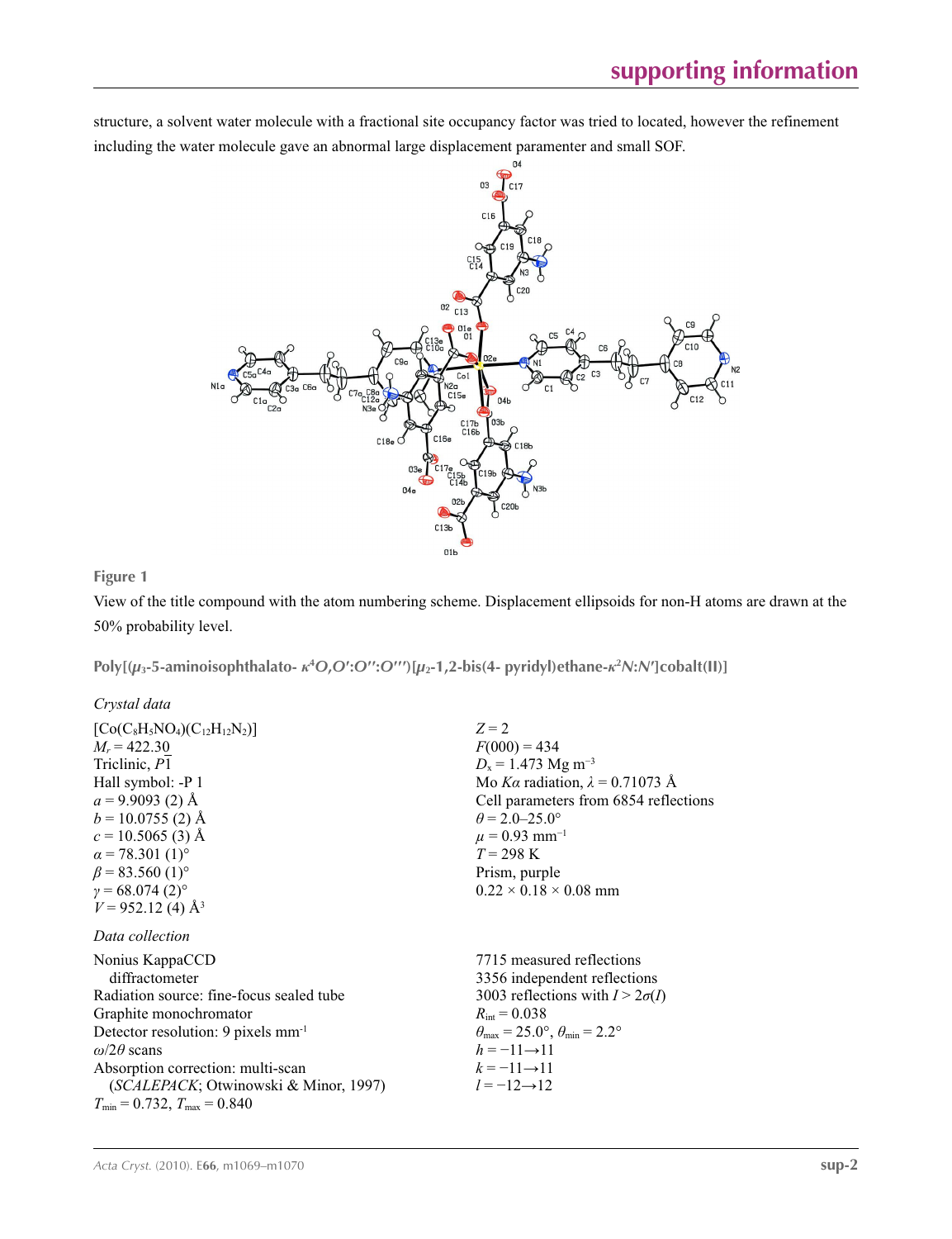*Refinement*

| Secondary atom site location: difference Fourier  |
|---------------------------------------------------|
| map                                               |
| Hydrogen site location: inferred from             |
| neighbouring sites                                |
| H-atom parameters constrained                     |
| $w = 1/[\sigma^2(F_0^2) + (0.0694P)^2 + 0.2452P]$ |
| where $P = (F_o^2 + 2F_c^2)/3$                    |
| $(\Delta/\sigma)_{\text{max}}$ < 0.001            |
| $\Delta \rho_{\rm max} = 0.58$ e Å <sup>-3</sup>  |
| $\Delta \rho_{\rm min} = -0.60 \text{ e A}^{-3}$  |
|                                                   |

### *Special details*

**Geometry**. Bond distances, angles *etc*. have been calculated using the rounded fractional coordinates. All su's are estimated from the variances of the (full) variance-covariance matrix. The cell e.s.d.'s are taken into account in the estimation of distances, angles and torsion angles

**Refinement**. Refinement on  $F^2$  for ALL reflections except those flagged by the user for potential systematic errors. Weighted *R*-factors  $wR$  and all goodnesses of fit *S* are based on  $F^2$ , conventional *R*-factors *R* are based on *F*, with *F* set to zero for negative  $F^2$ . The observed criterion of  $F^2 > \sigma(F^2)$  is used only for calculating -*R*-factor-obs *etc*. and is not relevant to the choice of reflections for refinement. *R*-factors based on  $F^2$  are statistically about twice as large as those based on  $F$ , and *R*-factors based on ALL data will be even larger.

*Fractional atomic coordinates and isotropic or equivalent isotropic displacement parameters (Å<sup>2</sup>)* 

|                 | $\boldsymbol{x}$ | $\mathcal{Y}$ | $\boldsymbol{Z}$ | $U_{\rm iso}$ */ $U_{\rm eq}$ |
|-----------------|------------------|---------------|------------------|-------------------------------|
| Co <sub>1</sub> | $-0.03642(4)$    | 0.35863(3)    | 0.37674(3)       | 0.0234(1)                     |
| O <sub>1</sub>  | $-0.1184(2)$     | 0.57793(18)   | 0.31360(18)      | 0.0285(6)                     |
| O2              | $-0.0962(2)$     | 0.6739(2)     | 0.47933(18)      | 0.0323(6)                     |
| O <sub>3</sub>  | 0.0094(2)        | 1.1365(2)     | 0.36324(18)      | 0.0308(6)                     |
| <b>O4</b>       | $-0.1437(2)$     | 1.3060(2)     | 0.2285(2)        | 0.0359(6)                     |
| N <sub>1</sub>  | 0.1467(2)        | 0.3521(2)     | 0.2393(2)        | 0.0279(7)                     |
| N2              | 0.7840(3)        | 0.3556(3)     | $-0.4846(2)$     | 0.0317(7)                     |
| N <sub>3</sub>  | $-0.2170(3)$     | 0.9890(3)     | $-0.0716(2)$     | 0.0406(9)                     |
| C1              | 0.2784(3)        | 0.2469(3)     | 0.2530(3)        | 0.0358(9)                     |
| C2              | 0.3902(3)        | 0.2352(3)     | 0.1606(3)        | 0.0395(9)                     |
| C <sub>3</sub>  | 0.3706(3)        | 0.3366(3)     | 0.0468(3)        | 0.0355(9)                     |
| C <sub>4</sub>  | 0.2349(3)        | 0.4469(4)     | 0.0337(3)        | 0.0423(10)                    |
| C <sub>5</sub>  | 0.1282(3)        | 0.4506(3)     | 0.1293(3)        | 0.0381(9)                     |
| C6              | 0.4901(3)        | 0.3287(4)     | $-0.0575(3)$     | 0.0493(10)                    |
| C7              | 0.4432(4)        | 0.3491(5)     | $-0.1921(3)$     | 0.0622(16)                    |
| C8              | 0.5608(3)        | 0.3512(4)     | $-0.2951(3)$     | 0.0434(10)                    |
| C9              | 0.5940(4)        | 0.4743(4)     | $-0.3398(4)$     | 0.0577(12)                    |
| C10             | 0.7050(4)        | 0.4714(4)     | $-0.4323(3)$     | 0.0490(11)                    |
| C11             | 0.7517(3)        | 0.2363(3)     | $-0.4412(3)$     | 0.0435(10)                    |
| C12             | 0.6425(4)        | 0.2314(4)     | $-0.3494(3)$     | 0.0491(11)                    |
| C13             | $-0.1119(3)$     | 0.6807(3)     | 0.3616(3)        | 0.0247(8)                     |
| C14             | $-0.1282(3)$     | 0.8214(3)     | 0.2696(3)        | 0.0252(8)                     |
| C15             | $-0.1013(3)$     | 0.9306(3)     | 0.3130(3)        | 0.0269(8)                     |
| C16             | $-0.1136(3)$     | 1.0592(3)     | 0.2279(3)        | 0.0266(8)                     |
| C17             | $-0.0809(3)$     | 1.1747(3)     | 0.2751(3)        | 0.0267(8)                     |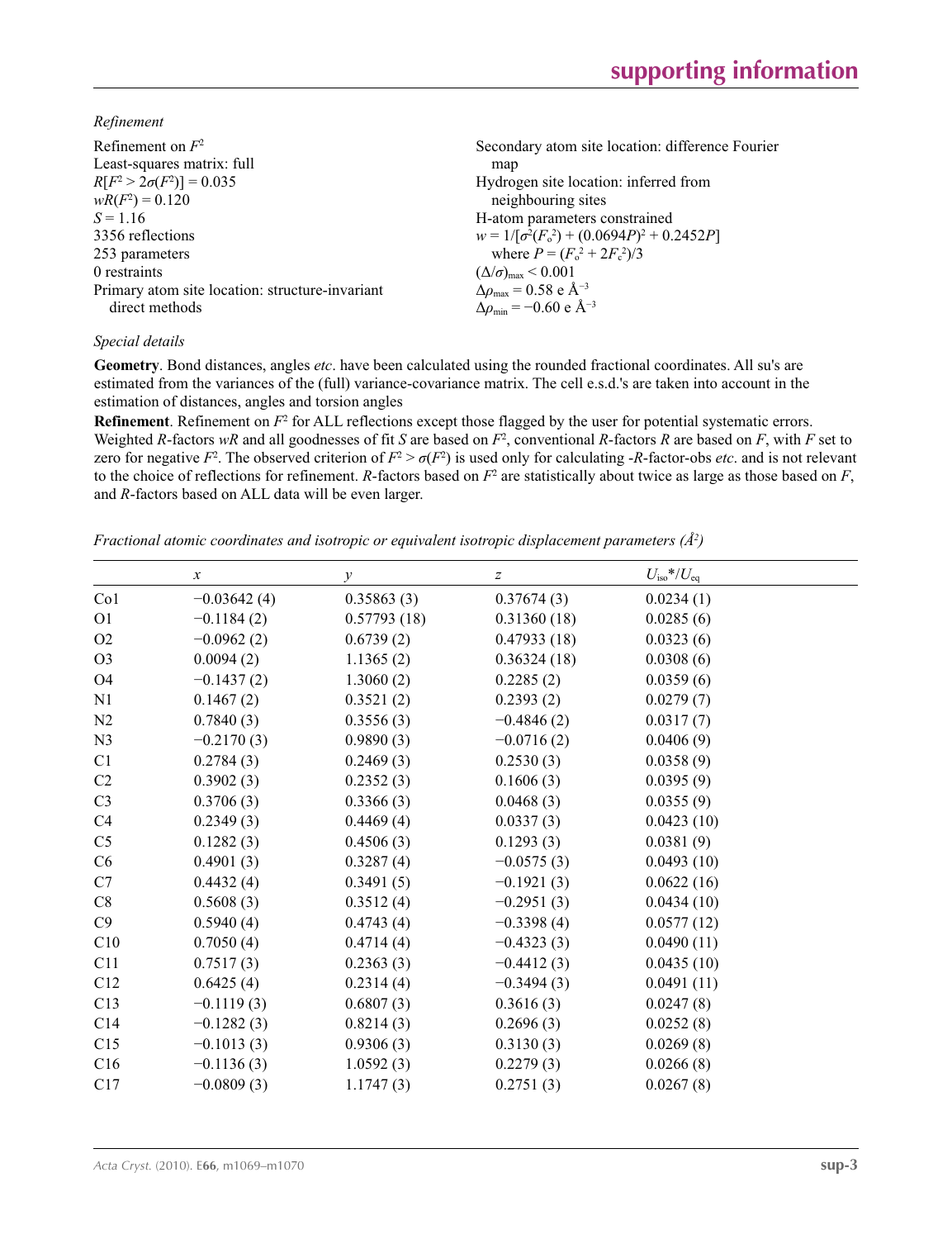| C18              | $-0.1542(3)$ | 1.0802(3) | 0.1017(3)  | 0.0295(8) |
|------------------|--------------|-----------|------------|-----------|
| C19              | $-0.1780(3)$ | 0.9694(3) | 0.0556(3)  | 0.0289(8) |
| C <sub>20</sub>  | $-0.1643(3)$ | 0.8411(3) | 0.1413(3)  | 0.0274(8) |
| H1               | 0.29510      | 0.17810   | 0.32900    | $0.0430*$ |
| H <sub>2</sub>   | 0.47920      | 0.15920   | 0.17450    | $0.0470*$ |
| H3A              | $-0.23300$   | 0.92110   | $-0.09820$ | $0.0490*$ |
| H3B              | $-0.22510$   | 1.06900   | $-0.12380$ | $0.0490*$ |
| H4               | 0.21640      | 0.51860   | $-0.04030$ | $0.0510*$ |
| H <sub>5</sub>   | 0.03820      | 0.52540   | 0.11730    | $0.0460*$ |
| H <sub>6</sub> A | 0.52950      | 0.40260   | $-0.05370$ | $0.0590*$ |
| H6B              | 0.56780      | 0.23490   | $-0.03870$ | $0.0590*$ |
| H7A              | 0.36110      | 0.43990   | $-0.20910$ | $0.0750*$ |
| H7B              | 0.41040      | 0.27120   | $-0.19800$ | $0.0750*$ |
| H9               | 0.54140      | 0.55930   | $-0.30760$ | $0.0690*$ |
| H10              | 0.72570      | 0.55580   | $-0.45960$ | $0.0590*$ |
| H11              | 0.80580      | 0.15250   | $-0.47470$ | $0.0520*$ |
| H12              | 0.62370      | 0.14580   | $-0.32390$ | $0.0590*$ |
| H15              | $-0.07540$   | 0.91760   | 0.39830    | $0.0320*$ |
| H18              | $-0.16590$   | 1.16830   | 0.04670    | $0.0350*$ |
| H20              | $-0.17950$   | 0.76670   | 0.11240    | $0.0330*$ |
|                  |              |           |            |           |

#### *Atomic displacement parameters (Å2 )*

|                | $U^{11}$   | $U^{22}$   | $I^{\beta}$ | $U^{12}$      | $U^{13}$      | $U^{23}$      |
|----------------|------------|------------|-------------|---------------|---------------|---------------|
| Co1            | 0.0327(2)  | 0.0192(2)  | 0.0210(2)   | $-0.0133(2)$  | 0.0040(2)     | $-0.0048(2)$  |
| O <sub>1</sub> | 0.0409(10) | 0.0202(9)  | 0.0278(10)  | $-0.0143(8)$  | $-0.0001(8)$  | $-0.0062(8)$  |
| O <sub>2</sub> | 0.0487(11) | 0.0302(11) | 0.0229(10)  | $-0.0211(9)$  | $-0.0035(9)$  | $-0.0009(8)$  |
| O <sub>3</sub> | 0.0425(11) | 0.0253(10) | 0.0294(10)  | $-0.0169(8)$  | $-0.0038(9)$  | $-0.0052(8)$  |
| <b>O4</b>      | 0.0529(12) | 0.0208(10) | 0.0365(11)  | $-0.0157(9)$  | $-0.0079(10)$ | $-0.0025(8)$  |
| N1             | 0.0343(12) | 0.0288(12) | 0.0216(11)  | $-0.0134(10)$ | 0.0039(9)     | $-0.0057(9)$  |
| N2             | 0.0359(12) | 0.0333(13) | 0.0279(12)  | $-0.0167(10)$ | 0.0082(10)    | $-0.0067(10)$ |
| N <sub>3</sub> | 0.0644(17) | 0.0355(14) | 0.0287(13)  | $-0.0250(13)$ | $-0.0137(12)$ | $-0.0003(11)$ |
| C1             | 0.0415(16) | 0.0321(16) | 0.0280(15)  | $-0.0108(13)$ | 0.0031(13)    | 0.0001(12)    |
| C <sub>2</sub> | 0.0342(15) | 0.0410(17) | 0.0355(17)  | $-0.0062(13)$ | 0.0022(13)    | $-0.0059(14)$ |
| C <sub>3</sub> | 0.0336(15) | 0.0454(18) | 0.0281(15)  | $-0.0158(13)$ | 0.0058(12)    | $-0.0088(13)$ |
| C4             | 0.0431(17) | 0.0459(18) | 0.0262(15)  | $-0.0104(14)$ | 0.0074(13)    | 0.0040(13)    |
| C <sub>5</sub> | 0.0336(15) | 0.0386(17) | 0.0305(16)  | $-0.0043(12)$ | 0.0056(12)    | $-0.0011(13)$ |
| C <sub>6</sub> | 0.0356(16) | 0.072(2)   | 0.0366(18)  | $-0.0191(16)$ | 0.0097(14)    | $-0.0081(16)$ |
| C7             | 0.0402(18) | 0.116(4)   | 0.0359(19)  | $-0.037(2)$   | 0.0131(15)    | $-0.016(2)$   |
| C8             | 0.0347(15) | 0.071(2)   | 0.0256(15)  | $-0.0241(16)$ | 0.0068(13)    | $-0.0057(15)$ |
| C9             | 0.063(2)   | 0.062(2)   | 0.054(2)    | $-0.0273(19)$ | 0.0290(18)    | $-0.0309(19)$ |
| C10            | 0.060(2)   | 0.0447(19) | 0.053(2)    | $-0.0313(16)$ | 0.0259(17)    | $-0.0232(16)$ |
| C11            | 0.0495(18) | 0.0369(17) | 0.0438(19)  | $-0.0200(14)$ | 0.0148(15)    | $-0.0068(14)$ |
| C12            | 0.0530(19) | 0.049(2)   | 0.046(2)    | $-0.0283(16)$ | 0.0121(16)    | 0.0020(16)    |
| C13            | 0.0282(12) | 0.0216(13) | 0.0252(14)  | $-0.0116(10)$ | 0.0023(10)    | $-0.0031(11)$ |
| C14            | 0.0314(13) | 0.0192(13) | 0.0269(14)  | $-0.0122(10)$ | 0.0006(11)    | $-0.0029(10)$ |
| C15            | 0.0379(14) | 0.0213(13) | 0.0231(13)  | $-0.0121(11)$ | $-0.0015(11)$ | $-0.0044(10)$ |
| C16            | 0.0344(13) | 0.0210(13) | 0.0269(14)  | $-0.0128(11)$ | 0.0012(11)    | $-0.0057(11)$ |
|                |            |            |             |               |               |               |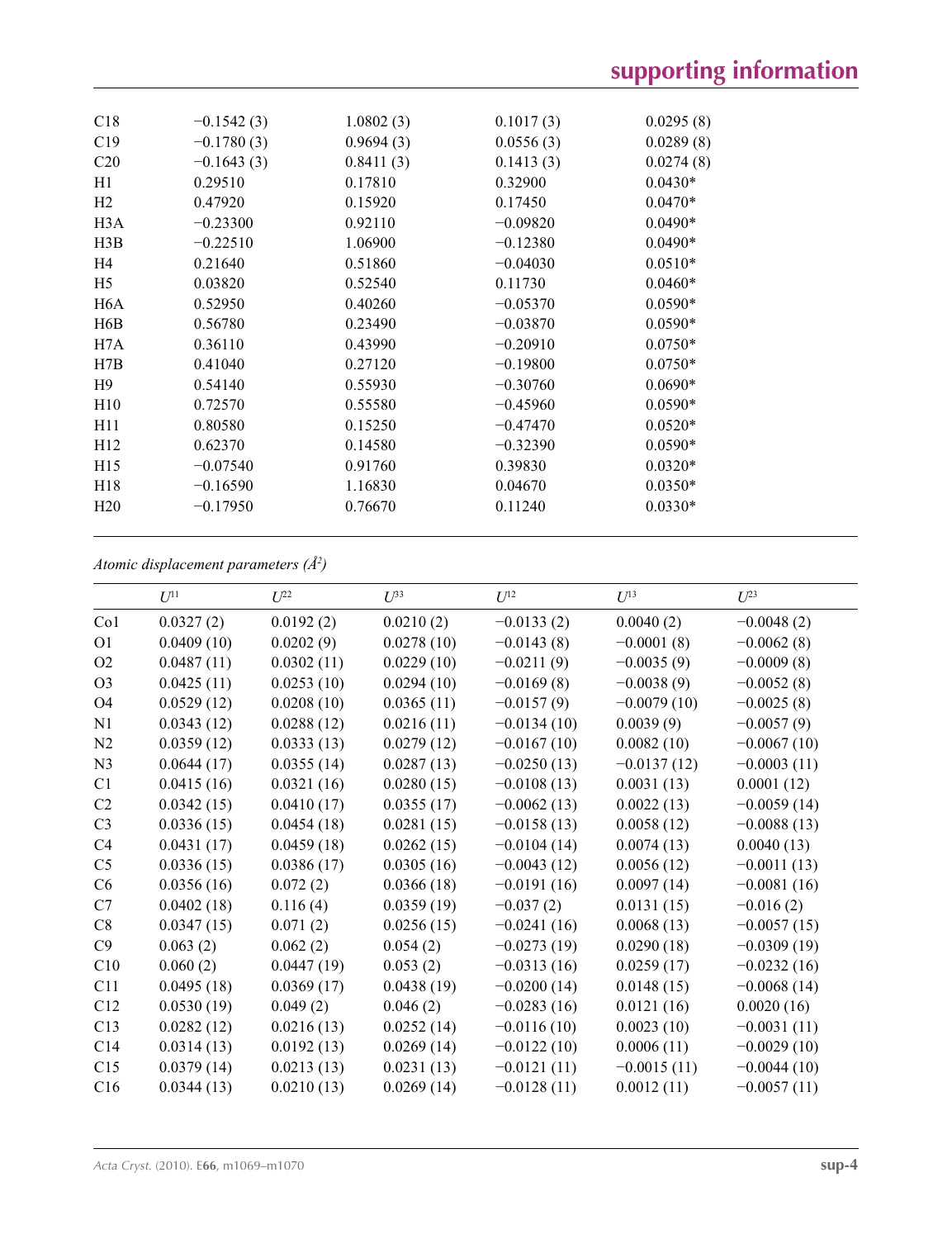| C <sub>17</sub> | 0.0367(14) | 0.0243(14) | 0.0215(13) | $-0.0157(11)$ | 0.0054(11)    | $-0.0039(11)$ |
|-----------------|------------|------------|------------|---------------|---------------|---------------|
| C <sub>18</sub> | 0.0387(14) | 0.0219(14) | 0.0272(14) | $-0.0118(11)$ | $-0.0013(12)$ | $-0.0011(11)$ |
| C <sub>19</sub> | 0.0350(14) | 0.0285(14) | 0.0255(14) | $-0.0141(11)$ | $-0.0034(11)$ | $-0.0032(11)$ |
| C <sub>20</sub> | 0.0357(14) | 0.0234(13) | 0.0281(14) | $-0.0141(11)$ | $-0.0020(12)$ | $-0.0082(11)$ |

*Geometric parameters (Å, º)*

| $Co1 - N1$                              | 2.178(2)   | $C9 - C10$                    | 1.380(6) |
|-----------------------------------------|------------|-------------------------------|----------|
| $Co1 - N2$                              | 2.175(3)   | $C11 - C12$                   | 1.375(5) |
| $Co1 - O1$                              | 2.0416(18) | $C13 - C14$                   | 1.509(4) |
| $Co1 - O2$ <sup>ii</sup>                | 2.011(2)   | $C14 - C20$                   | 1.390(4) |
| $Co1 - O3$ iii                          | 2.1426(19) | $C14 - C15$                   | 1.393(4) |
| $Co1 - O4$ iii                          | 2.228(2)   | $C15 - C16$                   | 1.389(4) |
| $O1 - C13$                              | 1.265(3)   | $C16 - C17$                   | 1.502(4) |
| $O2 - C13$                              | 1.249(4)   | $C16 - C18$                   | 1.381(4) |
| $O3 - C17$                              | 1.261(4)   | $C18 - C19$                   | 1.406(4) |
| $O4 - C17$                              | 1.252(3)   | $C19 - C20$                   | 1.387(4) |
| $N1 - C1$                               | 1.340(4)   | $Cl-H1$                       | 0.9300   |
| $N1 - C5$                               | 1.342(4)   | $C2-H2$                       | 0.9300   |
| $N2 - C10$                              | 1.326(5)   | $C4 - H4$                     | 0.9300   |
| $N2 - C11$                              | 1.337(4)   | $C5 - H5$                     | 0.9300   |
| $N3 - C19$                              | 1.388(4)   | $C6 - H6A$                    | 0.9700   |
| $N3 - H3A$                              | 0.8600     | $C6 - H6B$                    | 0.9700   |
| $N3 - H3B$                              | 0.8600     | $C7 - H7A$                    | 0.9700   |
| $C1-C2$                                 | 1.375(4)   | $C7 - H7B$                    | 0.9700   |
| $C2-C3$                                 | 1.386(4)   | $C9 - H9$                     | 0.9300   |
| $C3-C6$                                 | 1.511(5)   | $C10 - H10$                   | 0.9300   |
| $C3-C4$                                 | 1.388(5)   | $C11 - H11$                   | 0.9300   |
| $C4 - C5$                               | 1.370(4)   | $C12 - H12$                   | 0.9300   |
| $C6-C7$                                 | 1.489(5)   | $C15 - H15$                   | 0.9300   |
| $C7-C8$                                 | 1.502(5)   | $C18 - H18$                   | 0.9300   |
| $C8 - C12$                              | 1.373(5)   | $C20 - H20$                   | 0.9300   |
| $C8-C9$                                 | 1.379(5)   |                               |          |
| Co1…C15ii                               | 3.893(3)   | $C19\cdot C18$ ix             | 3.421(4) |
| Co1…H15ii                               | 3.1900     | $C1 \cdots H3A^{iv}$          | 2.7500   |
| $O1 \cdots O4$ iii                      | 3.151(3)   | $C2 \cdots H3A^{iv}$          | 2.8000   |
| $O1 \cdot N1$                           | 2.913(3)   | $C4 \cdot \cdot \cdot H7A$    | 2.7100   |
| $O1 \cdot \cdot \cdot N2^i$             | 3.111(3)   | $C6 \cdots H6A^{vi}$          | 3.0900   |
| $O1 \cdot \cdot \cdot C5$               | 2.995(4)   | $C7 \cdot \cdot \cdot H4$     | 2.8200   |
| $O1 \cdot \cdot \cdot C10^i$            | 3.246(4)   | $C9 \cdot \cdot \cdot H6A$    | 3.0000   |
| $O1 \cdots O2$ <sup>ii</sup>            | 3.235(3)   | $C11\cdots H15$ <sup>vi</sup> | 3.0400   |
| $O1 \cdots C7$ iv                       | 3.362(5)   | $C12 \cdots H3B$ xiii         | 2.7500   |
| $O2\cdots O1^{ii}$                      | 3.235(3)   | $C13\cdots H10^i$             | 2.7500   |
| $O2 \cdot \cdot \cdot Cl0^i$            | 3.276(5)   | C17…H11viii                   | 2.7400   |
| $O2\cdots O3v$                          | 3.155(3)   | $C18\cdots H6B^{xii}$         | 2.9900   |
| $O2 \cdot \cdot \cdot N2$ <sup>vi</sup> | 3.001(4)   | C19…H6Bxii                    | 2.9900   |
| $O2\cdots C1^{ii}$                      | 3.241(4)   | $C20 \cdots H7B$ iv           | 3.0100   |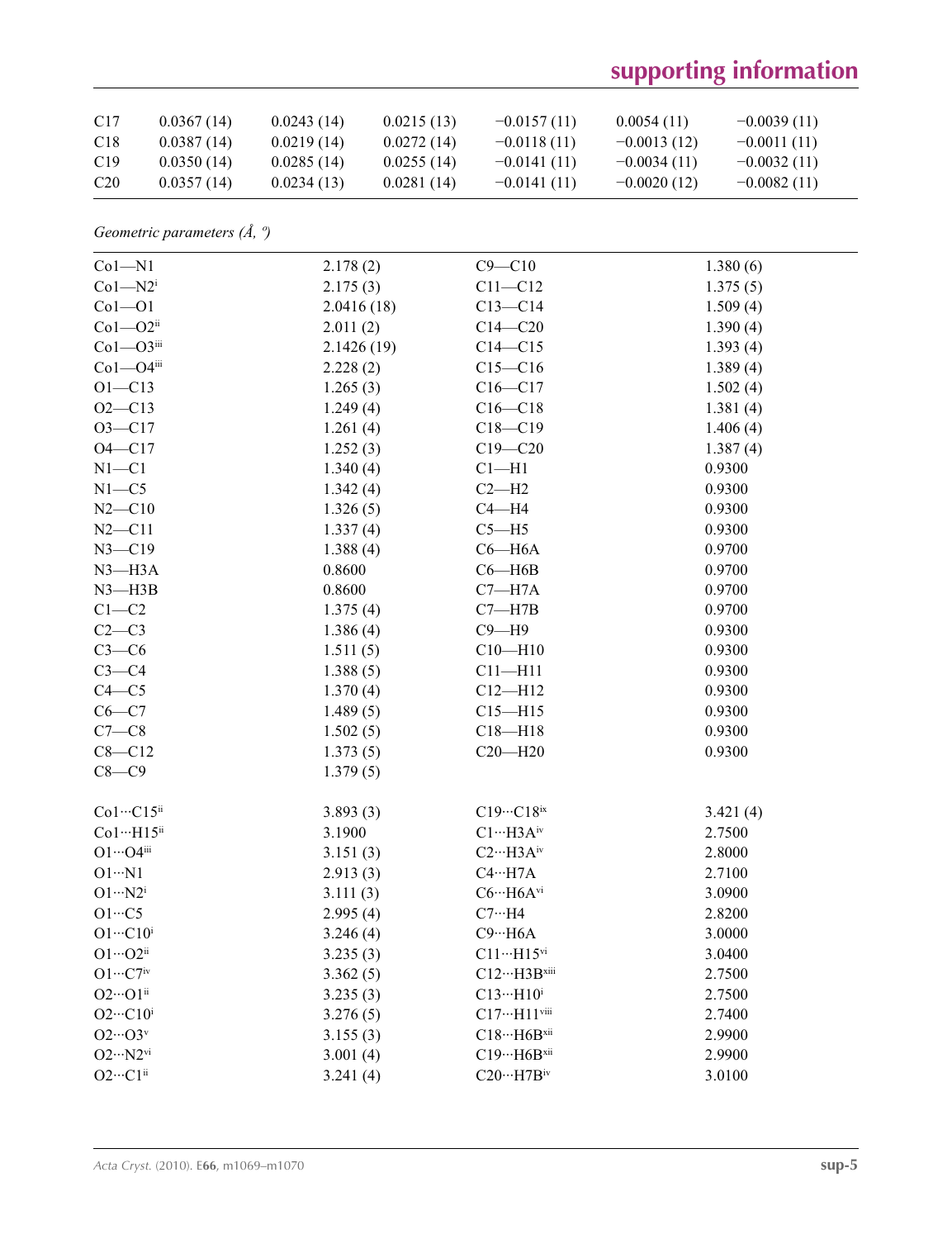| $O2 \cdot \cdot \cdot N1^{ii}$           | 2.917(3) | $H1 \cdots O2$ <sup>ii</sup>     | 2.8800 |
|------------------------------------------|----------|----------------------------------|--------|
| $O3 \cdot \cdot \cdot N1$ vii            | 2.988(3) | $H2 \cdots H6B$                  | 2.4000 |
| $O3 \cdots C1$ vii                       | 3.269(4) | H3AH20                           | 2.4200 |
| $O3 \cdots N2$ viii                      | 3.060(3) | H3A…C1 <sup>iv</sup>             | 2.7500 |
| O3…C11viii                               | 3.082(4) | H3A…C2iv                         | 2.8000 |
| $O3\cdots O2^v$                          | 3.155(3) | H3B…C12xii                       | 2.7500 |
| $O4 \cdots C4^{ix}$                      | 3.271(4) | H3B…H6Bxii                       | 2.3300 |
| $O4 \cdots O1$ <sup>vii</sup>            | 3.151(3) | $H3BH12$ <sup>xii</sup>          | 2.5400 |
| O4…N2viii                                | 3.116(3) | H3BH18                           | 2.4400 |
| $O4 \cdot \cdot N1$ <sup>vii</sup>       | 3.099(3) | $H4\cdots C7$                    | 2.8200 |
| $O1 \cdot \cdot \cdot H5$                | 2.4600   | $H4 \cdots H7A$                  | 2.2300 |
| $O1 \cdots H20$                          | 2.5000   | $H4\cdots$ O4ix                  | 2.3500 |
| $O1 \cdot \cdot \cdot H10^i$             | 2.7100   | $H5 \cdot \cdot \cdot \cdot O1$  | 2.4600 |
| $O1 \cdots H7 A^{iv}$                    | 2.8300   | $H5 \cdot \cdot \cdot H20$       | 2.5700 |
| $O2 \cdot \cdot \cdot H15$               | 2.5100   | H6A…C9                           | 3.0000 |
| $O2 \cdot \cdot \cdot H10^i$             | 2.4400   | $H6A\cdots C6$ <sup>vi</sup>     | 3.0900 |
| $O2 \cdot \cdot \cdot H1$ <sup>ii</sup>  | 2.8800   | H6A…H6Avi                        | 2.3200 |
| $O3 \cdot \cdot \cdot H15$               | 2.5900   | H6B…N3xiii                       | 2.6500 |
| $O3 \cdot \cdot \cdot H15$ <sup>v</sup>  | 2.5600   | H6B…C18xiii                      | 2.9900 |
| O3…H11viii                               | 2.4700   | H6B…C19xiii                      | 2.9900 |
| $O3 \cdot \cdot \cdot H11$ <sup>vi</sup> | 2.8800   | $H6B \cdots H2$                  | 2.4000 |
| $O4 \cdot \cdot \cdot H18$               | 2.6500   | $H6BH3B$ xiii                    | 2.3300 |
| $O4 \cdot \cdot \cdot H4$ <sup>ix</sup>  | 2.3500   | H7AC4                            | 2.7100 |
| $O4 \cdot \cdot \cdot H7A^{ix}$          | 2.6500   | H7AH4                            | 2.2300 |
| $N1 \cdots 01$                           | 2.913(3) | H7AH9                            | 2.5300 |
| $N1 \cdots O3$ iii                       | 2.988(3) | $H7A\cdots O1$ <sup>iv</sup>     | 2.8300 |
| $N1 \cdots$ O4iii                        | 3.099(3) | $H7A\cdots O4^{ix}$              | 2.6500 |
| $N1 \cdots C17$ iii                      | 3.312(4) | $H7B \cdots H12$                 | 2.4200 |
| $N1 \cdots O2^{i}$                       | 2.917(3) | $H7B\cdots C20^{iv}$             | 3.0100 |
| $N2\cdots$ O1 <sup>x</sup>               | 3.111(3) | $H7B\cdots H20^{\rm iv}$         | 2.5000 |
| $N2\cdots$ O3xi                          | 3.060(3) | <b>H9…H7A</b>                    | 2.5300 |
| $N2\cdots$ O4xi                          | 3.116(3) | $H10\cdots O1^x$                 | 2.7100 |
| $N2\cdots C17^{xi}$                      | 3.282(4) | $H10\cdots O2^x$                 | 2.4400 |
| $N2\cdots$ O2vi                          | 3.001(4) | $H10\cdots C13^{x}$              | 2.7500 |
| $N3 \cdots C16$ <sup>ix</sup>            | 3.405(4) | $H11 \cdots O3^{xi}$             | 2.4700 |
| $N3 \cdot \cdot \cdot H6B^{xii}$         | 2.6500   | H11…C17 <sup>xi</sup>            | 2.7400 |
| $C4 \cdots O4$ <sup>ix</sup>             | 3.271(4) | $H11\cdots O3$ <sup>vi</sup>     | 2.8800 |
| $C7 \cdots O1$ iv                        | 3.362(5) | $H12 \cdots H3B$ <sup>xiii</sup> | 2.5400 |
| $C10\cdots O2^x$                         | 3.276(5) | $H12 \cdots H7B$                 | 2.4200 |
| $C10 \cdots C13$ <sup>x</sup>            | 3.543(5) | $H15\cdot 02$                    | 2.5100 |
| $C11 \cdots C17$ <sup>xi</sup>           | 3.301(4) | $H15\cdots$ O3                   | 2.5900 |
| $C11 \cdots C15$ <sup>vi</sup>           | 3.524(4) | H15…Co1ii                        | 3.1900 |
| $C11\cdots O3^{xi}$                      | 3.082(4) | $H15\cdots O3v$                  | 2.5600 |
| $C13\cdots C10^i$                        | 3.543(5) | H15…C11vi                        | 3.0400 |
| $C15\cdots C11\rm{vi}$                   | 3.524(4) | $H18\cdot\cdot\cdot$ O4          | 2.6500 |
| $C15\cdot\cdot\cdot Co1^{ii}$            | 3.893(3) | $H18 \cdots H3B$                 | 2.4400 |
| $C16 \cdots N3^{ix}$                     | 3.405(4) | $H20 \cdots O1$                  | 2.5000 |
| $C17\cdots C11$ <sup>viii</sup>          | 3.301(4) | H20…H3A                          | 2.4200 |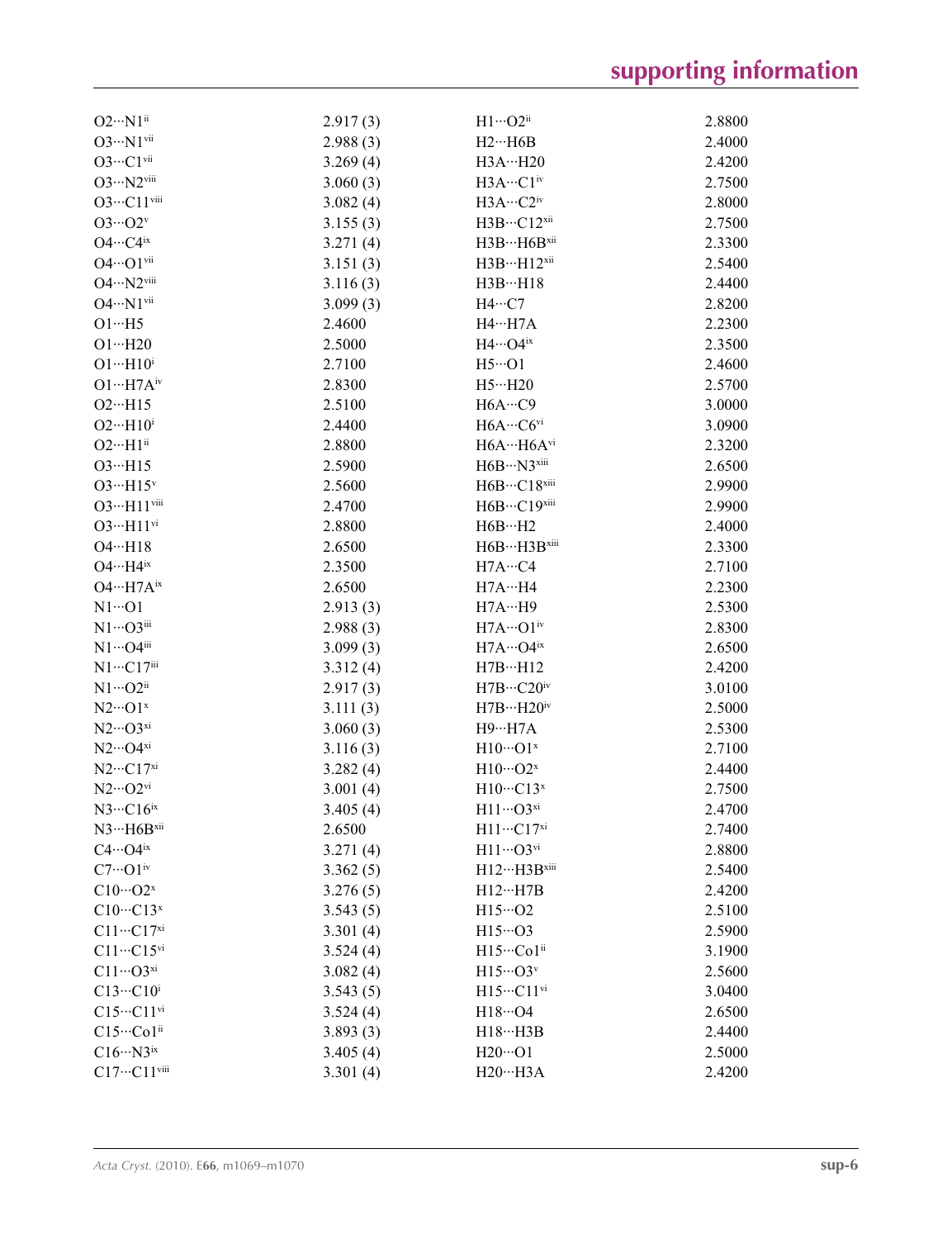| $C17 \cdots N2$ viii                          | 3.282(4)   | $H20 \cdots H5$                  | 2.5700     |
|-----------------------------------------------|------------|----------------------------------|------------|
| $C18 \cdots C18$ ix                           | 3.573(4)   | $H20\cdots H7B^{iv}$             | 2.5000     |
| $C18\cdot\cdot\cdot C19^{ix}$                 | 3.421(4)   |                                  |            |
|                                               |            |                                  |            |
| $O1 - Co1 - N1$                               | 87.24(8)   | $O1 - C13 - C14$                 | 117.0(3)   |
| $O1 - Co1 - N2$ <sup>i</sup>                  | 95.05(9)   | $C13-C14-C15$                    | 119.3(3)   |
| $O1 - Co1 - O3$ iii                           | 154.55(8)  | $C13 - C14 - C20$                | 120.9(3)   |
| $O1 - Co1 - O4$ iii                           | 95.00(8)   | $C15-C14-C20$                    | 119.7(3)   |
| O1-Co1-C17iii                                 | 124.90(9)  | $C14-C15-C16$                    | 119.5(3)   |
| $O1 - Co1 - O2$ <sup>ii</sup>                 | 105.91(8)  | $C17-C16-C18$                    | 120.5(3)   |
| $N1$ — $Co1$ — $N2$ <sup>i</sup>              | 177.68(9)  | $C15-C16-C18$                    | 120.6(3)   |
| $O3$ <sup>iii</sup> — $Co1 - N1$              | 87.51(7)   | $C15-C16-C17$                    | 118.9(3)   |
| $O4^{iii}$ -Co1-N1                            | 89.38 (8)  | $O3 - C17 - O4$                  | 121.1(3)   |
| $N1$ — $Co1$ — $Cl7$ <sup>iii</sup>           | 89.68 (9)  | $O3-C17-C16$                     | 118.6(3)   |
| $O2ii$ -Co1-N1                                | 88.18(8)   | Co1vii-C17-03                    | 58.69 (14) |
| $O3$ <sup>iii</sup> — $Co1 - N2$ <sup>i</sup> | 90.27(9)   | $O4 - C17 - C16$                 | 120.3(3)   |
| $O4$ <sup>iii</sup> — $Co1 - N2$ <sup>i</sup> | 90.08(9)   | $Co1$ <sup>vii</sup> $-C17 - O4$ | 62.59(15)  |
| $N2^i$ -Co1-C17iii                            | 88.72 (10) | $Co1$ <sup>vii</sup> $-C17-C16$  | 174.0(2)   |
| $O2^{ii}$ - $Co1$ - $N2^{i}$                  | 91.52(9)   | $C16-C18-C19$                    | 120.5(3)   |
| $O3^{iii}$ - $Co1$ - $O4^{iii}$               | 60.05(7)   | $N3 - C19 - C18$                 | 120.9(3)   |
| O3iii—Co1—C17iii                              | 30.19(9)   | $N3 - C19 - C20$                 | 120.9(3)   |
| $O2^{ii}$ — $Co1$ — $O3^{iii}$                | 98.80 (8)  | $C18 - C19 - C20$                | 118.3(3)   |
| O4iii-Co1-C17iii                              | 29.93 (9)  | $C14-C20-C19$                    | 121.4(3)   |
| $O2ii$ -Co1- $O4iii$                          | 158.80(7)  | $N1-C1-H1$                       | 118.00     |
| $O2^{ii}$ - Co1 - C17iii                      | 128.97(9)  | $C2-C1-H1$                       | 118.00     |
| $Co1 - O1 - C13$                              | 130.47(19) | $C1-C2-H2$                       | 120.00     |
| $Co1^{ii} - O2 - C13$                         | 148.9(2)   | $C3-C2-H2$                       | 120.00     |
| $Co1$ <sup>vii</sup> $-O3 - C17$              |            | $C3-C4-H4$                       | 120.00     |
|                                               | 91.12 (17) |                                  |            |
| $Co1$ <sup>vii</sup> $ O4$ $ Cl7$             | 87.48 (18) | $C5-C4-H4$                       | 120.00     |
| $Co1 - N1 - C1$                               | 123.40(18) | $N1-C5-H5$                       | 118.00     |
| $Co1-M1-C5$                                   | 120.13(18) | $C4-C5-H5$                       | 118.00     |
| $C1 - N1 - C5$                                | 116.3(2)   | $C3-C6-H6A$                      | 109.00     |
| $C10 - N2 - C11$                              | 115.9(3)   | $C3-C6-H6B$                      | 109.00     |
| $Co1^x$ -N2- $C10$                            | 121.2(2)   | $C7-C6-H6A$                      | 109.00     |
| $Co1^x$ -N2-C11                               | 122.7(2)   | $C7-C6-H6B$                      | 109.00     |
| $C19 - N3 - H3B$                              | 120.00     | $H6A-C6-H6B$                     | 108.00     |
| $H3A-M3-H3B$                                  | 120.00     | $C6-C7-H7A$                      | 109.00     |
| $C19 - N3 - H3A$                              | 120.00     | $C6-C7-H7B$                      | 109.00     |
| $N1-C1-C2$                                    | 123.5(3)   | $C8-C7-H7A$                      | 109.00     |
| $C1-C2-C3$                                    | 120.1(3)   | $C8-C7-H7B$                      | 109.00     |
| $C2-C3-C4$                                    | 116.3(3)   | $H7A - C7 - H7B$                 | 108.00     |
| $C2-C3-C6$                                    | 122.1(3)   | $C8-C9-H9$                       | 120.00     |
| $C4-C3-C6$                                    | 121.5(3)   | $C10-C9-H9$                      | 120.00     |
| $C3-C4-C5$                                    | 120.3(3)   | $N2 - C10 - H10$                 | 118.00     |
| $N1-C5-C4$                                    | 123.5(3)   | $C9 - C10 - H10$                 | 118.00     |
| $C3-C6-C7$                                    | 114.5(3)   | $N2 - C11 - H11$                 | 118.00     |
| $C6-C7-C8$                                    | 113.7(3)   | $C12 - C11 - H11$                | 118.00     |
| $C9 - C8 - C12$                               | 116.0(3)   | $C8 - C12 - H12$                 | 120.00     |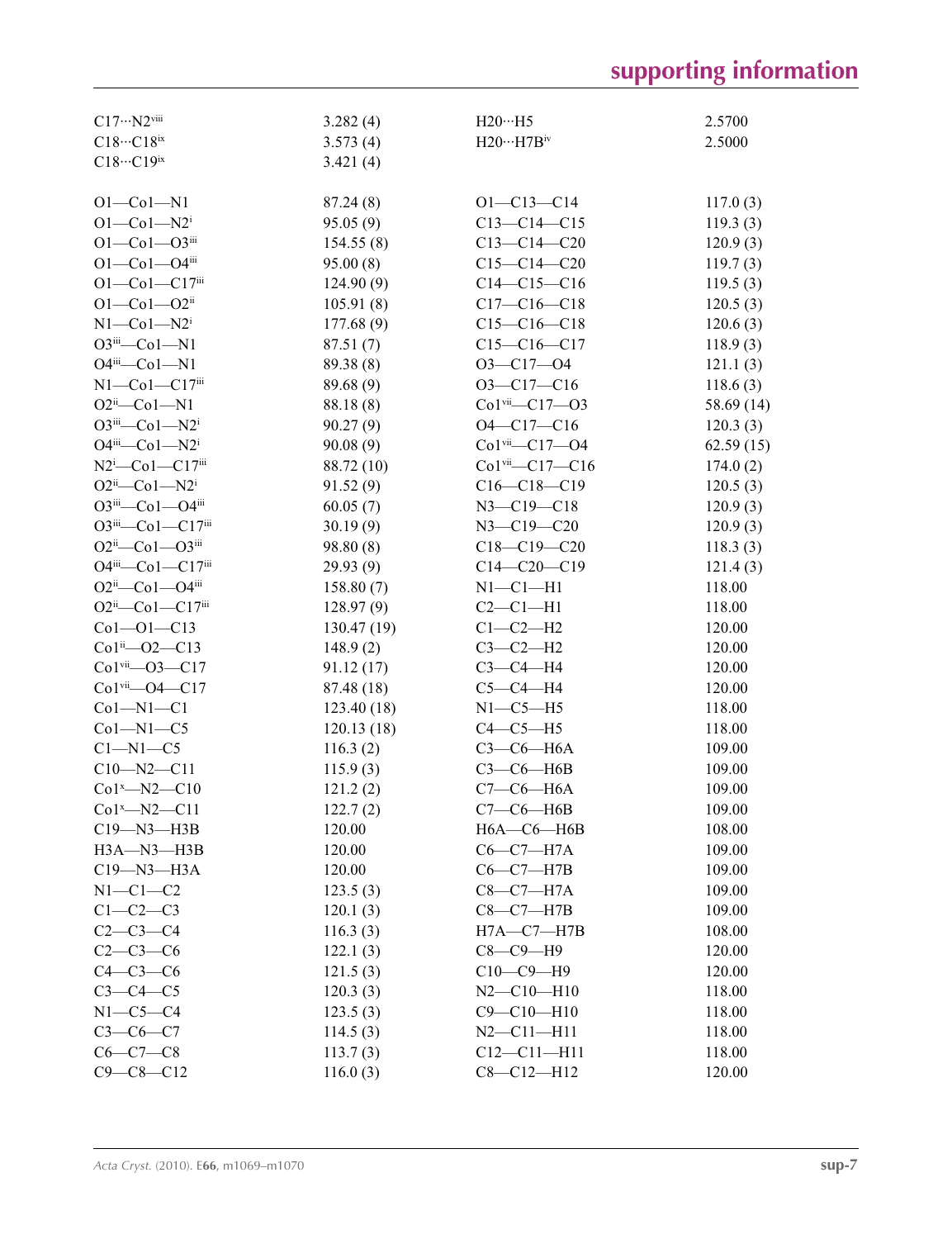| $C7 - C8 - C12$                                         | 122.5(3)     | $C11 - C12 - H12$      | 120.00      |
|---------------------------------------------------------|--------------|------------------------|-------------|
| $C7 - C8 - C9$                                          | 121.6(4)     | $C14 - C15 - H15$      | 120.00      |
| $C8 - C9 - C10$                                         | 120.1(3)     | $C16 - C15 - H15$      | 120.00      |
| $N2 - C10 - C9$                                         | 124.0(4)     | $C16-C18-H18$          | 120.00      |
| $N2 - C11 - C12$                                        | 123.2(3)     | $C19 - C18 - H18$      | 120.00      |
| $C8 - C12 - C11$                                        | 120.8(3)     | $C14 - C20 - H20$      | 119.00      |
| $O2 - C13 - C14$                                        | 118.6(3)     | $C19 - C20 - H20$      | 119.00      |
| $O1 - C13 - O2$                                         | 124.4(3)     |                        |             |
|                                                         |              |                        |             |
| $N1 - Co1 - O1 - C13$                                   | $-97.8(3)$   | $Co1^x$ -N2-C10-C9     | $-177.1(3)$ |
| $N2^{i}$ -Col--Ol--Cl3                                  | 82.6(3)      | $C10 - N2 - C11 - C12$ | 0.9(5)      |
| $O3^{iii}$ - $Co1$ - $O1$ - $Cl3$                       | $-176.1(2)$  | $Co1^x$ -N2-C11-C12    | 177.1(3)    |
| $O4^{iii}$ - $Co1$ - $O1$ - $Cl3$                       | 173.1(3)     | $N1-C1-C2-C3$          | 1.0(5)      |
| $C17$ <sup>iii</sup> — $C$ o1—O1—C13                    | 174.5(2)     | $C1-C2-C3-C4$          | 0.2(5)      |
| $O2^{ii} - Co1 - O1 - C13$                              | $-10.5(3)$   | $C1-C2-C3-C6$          | 179.9(3)    |
| $O1 - Co1 - N1 - C1$                                    | 155.5(2)     | $C2-C3-C4-C5$          | $-0.9(5)$   |
| $O1 - Co1 - N1 - C5$                                    | $-29.6(2)$   | $C6 - C3 - C4 - C5$    | 179.4(3)    |
| O3iii-Co1-N1-C1                                         | $-49.4(2)$   | $C2 - C3 - C6 - C7$    |             |
|                                                         |              |                        | 133.5(4)    |
| $O3$ <sup>iii</sup> —Co1—N1—C5                          | 125.5(2)     | $C4 - C3 - C6 - C7$    | $-46.8(5)$  |
| $O4^{iii}$ - $Co1$ - $N1$ - $Cl$                        | $-109.5(2)$  | $C3-C4-C5-N1$          | 0.6(5)      |
| $O4^{iii}$ - $Co1$ - $N1$ - $C5$                        | 65.4(2)      | $C3-C6-C7-C8$          | 176.0(3)    |
| $C17^{iii}$ - $Co1$ - $N1$ - $C1$                       | $-79.6(2)$   | $C6-C7-C8-C9$          | $-80.7(5)$  |
| $C17$ <sup>iii</sup> — $C$ o $1$ — $N1$ — $C5$          | 95.4(2)      | $C6-C7-C8-C12$         | 98.6(4)     |
| $O2ii$ -Co1-N1-C1                                       | 49.5 $(2)$   | $C7-C8-C9-C10$         | 178.5(3)    |
| $O2ii$ -Co1-N1-C5                                       | $-135.6(2)$  | $C12-C8-C9-C10$        | $-0.9(5)$   |
| $O1 - Co1 - N2$ <sup>i</sup> $-C10$ <sup>i</sup>        | $-26.1(3)$   | $C7-C8-C12-C11$        | $-178.4(3)$ |
| $O1 - Co1 - N2$ <sup>i</sup> -C11 <sup>i</sup>          | 157.9(2)     | $C9 - C8 - C12 - C11$  | 1.0(5)      |
| $O1 - Co1 - O3$ iii - $Cl7$ iii                         | $-15.4(3)$   | $C8-C9-C10-N2$         | 0.9(6)      |
| $N1 - Co1 - O3$ iii $-C17$ iii                          | $-93.66(18)$ | $N2 - C11 - C12 - C8$  | $-1.0(5)$   |
| $O1 - Co1 - O4$ <sup>iii</sup> - $Cl7$ <sup>iii</sup>   | 177.63(18)   | $O1 - C13 - C14 - C15$ | $-170.9(3)$ |
| N1-Co1-O4iii-C17iii                                     | 90.45 (18)   | $O1 - C13 - C14 - C20$ | 6.7(4)      |
| $O1 - Co1 - C17$ iii $O3$ iii                           | 172.00(15)   | $O2-C13-C14-C15$       | 10.6(4)     |
| O1-Co1-C17iii-O4iii                                     | $-2.9(2)$    | $O2-C13-C14-C20$       | $-171.8(3)$ |
| $N1 - Co1 - C17$ <sup>iii</sup> -03 <sup>iii</sup>      | 85.58 (17)   | $C13-C14-C15-C16$      | 178.8(3)    |
| $N1$ —Co $1$ —C $17$ <sup>iii</sup> —O4 <sup>iii</sup>  | $-89.30(17)$ | $C20-C14-C15-C16$      | 1.2(5)      |
| $O1 - Co1 - O2i - C13i$                                 | 86.0(4)      | $C13-C14-C20-C19$      | $-179.3(3)$ |
| $N1$ — $Co1$ — $O2$ <sup>ii</sup> — $C13$ <sup>ii</sup> | 172.6(4)     | $C15-C14-C20-C19$      | $-1.7(5)$   |
| $Co1 - O1 - C13 - O2$                                   | $-25.5(5)$   | $C14-C15-C16-C17$      | $-178.6(3)$ |
| $Co1 - O1 - C13 - C14$                                  | 156.1(2)     | $C14-C15-C16-C18$      | 1.0(5)      |
| $Co1^{ii} - O2 - C13 - O1$                              | 97.8(4)      | $C15-C16-C17-03$       | 28.8(4)     |
| $Co1ii$ - $O2$ - $Cl3$ - $Cl4$                          | $-83.8(4)$   | $C15-C16-C17-04$       | $-150.4(3)$ |
| $Co1$ <sup>vii</sup> —O3—C17—O4                         | 5.3(3)       | $C18-C16-C17-03$       | $-150.7(3)$ |
| $Co1$ <sup>vii</sup> - $O3$ - $Cl7$ - $Cl6$             | $-173.9(3)$  | $C18-C16-C17-04$       | 30.1(5)     |
| $Co1$ <sup>vii</sup> —O4—C17—O3                         | $-5.1(3)$    | $C15-C16-C18-C19$      | $-2.6(5)$   |
| $Co1$ <sup>vii</sup> —O4—C17—C16                        | 174.1(3)     | $C17-C16-C18-C19$      | 176.9(3)    |
| $Co1-M1-C1-C2$                                          | 173.8(2)     | $C16-C18-C19-N3$       | $-179.2(3)$ |
| $C5 - N1 - C1 - C2$                                     | $-1.3(4)$    | $C16-C18-C19-C20$      | 2.1(5)      |
| $Co1 - N1 - C5 - C4$                                    | $-174.8(2)$  | $N3 - C19 - C20 - C14$ | $-178.7(3)$ |